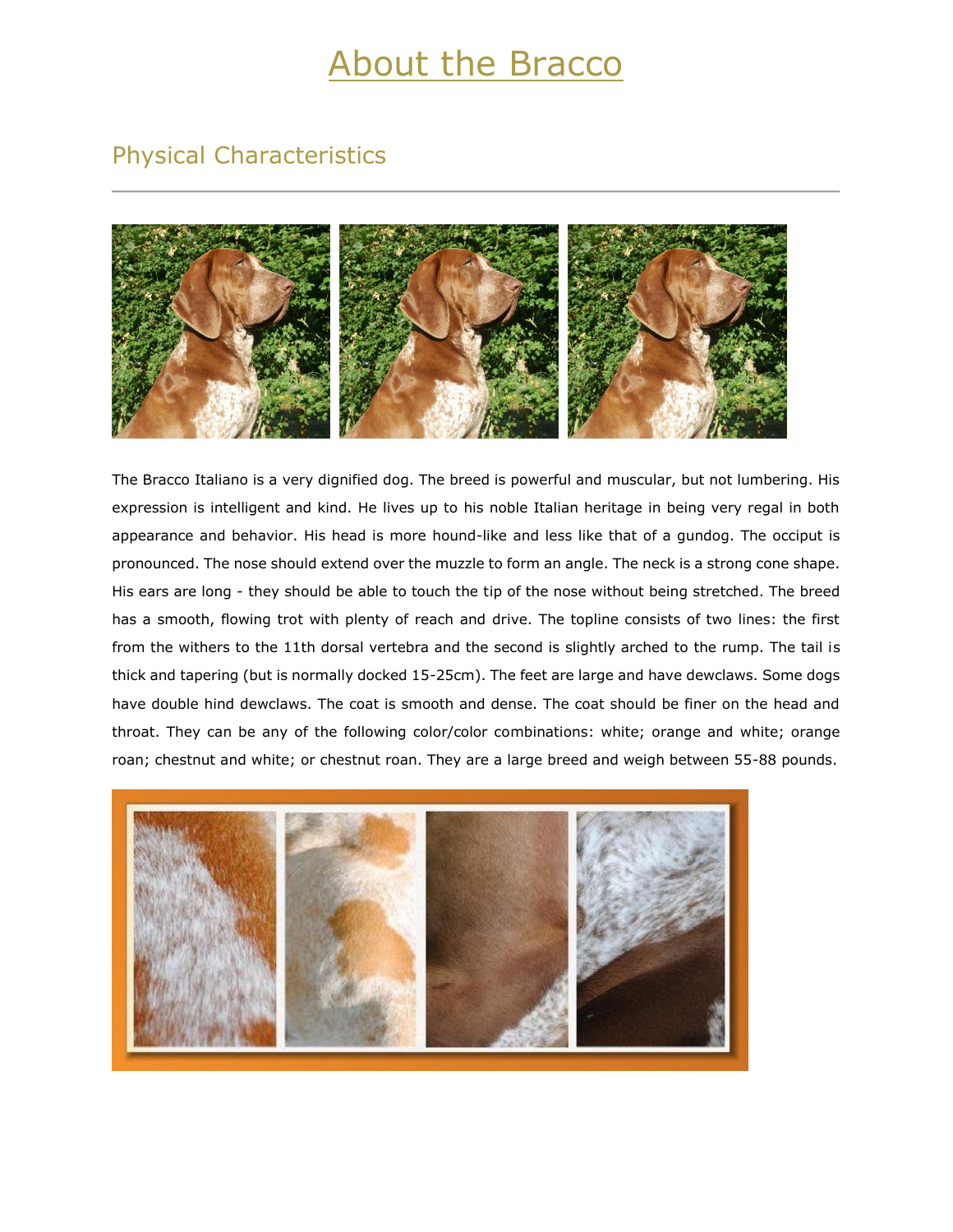## **Temperament**

The Bracco is very much a people loving dog. They thrive on human companionship and have a need to be close to their people. The breed bonds closely with its family. The closer to his owner a Bracco is, the more content he is. It is affectionate and loyal. Bracchi love to play. They get along well with other dogs and pets. They are very willing to please. The Bracco is highly trainable, but can be stubborn. Harsh reprimands do not work with this breed, because they will ignore the command and nothing will be accomplished. The breed loves to hunt, and they excel at it. The Bracco knows when it has a job to do and takes it seriously. They are an active breed and need sufficient exercise to keep them happy. As puppies they may chew, but are not neurotic as some other high energy breeds are prone to be. Unlike other gundog breeds there is not a difference between show/pet lines and hunting lines.

## Maintenance



Photo courtesy of Bravo Kennels

The Bracco Italiano requires daily exercise. If not given enough exertion they can become overly rambunctious and possibly destructive. A long walk or jog is a good way to exercise a Bracco. They make good jogging companions. Another way is to allow them to run free in a large, safely enclosed area. They love to swim, and it is good exercise for them. A young Bracco (or young dog of any large breed) should not be exercised by a bicycle, or any other method that would overly stress their growing bones. If they do not have access to a place to run on their own, 2 hours of exercise daily is probably best. A well exercised Bracco is a tractable, calm companion that sleeps well at night and is healthy.